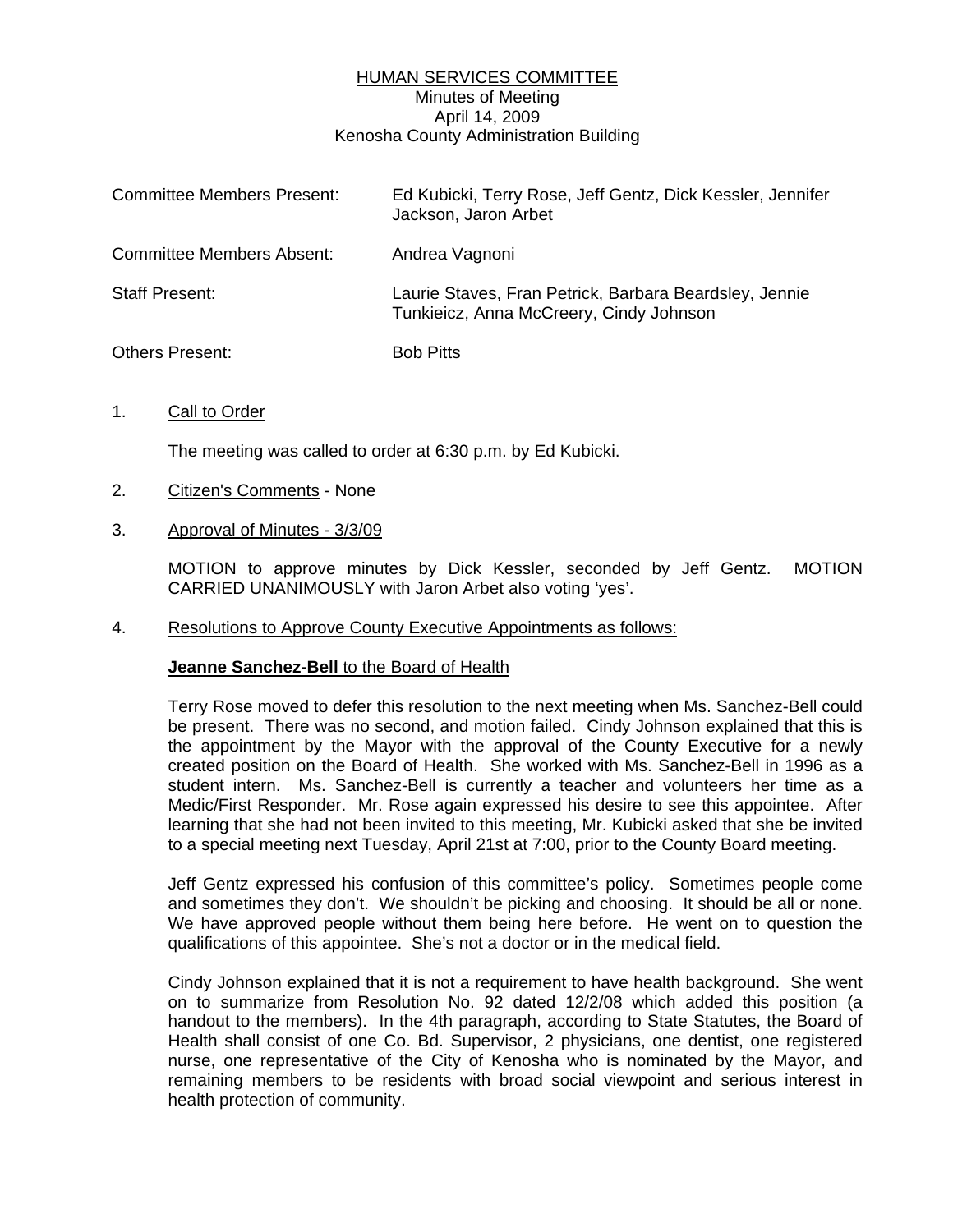Bob Pitts stated that he supports Mr. Rose's position to have this person appear before this committee.

 It was moved by Dick Kessler and seconded by Terry Rose to defer this appointment to a special meeting on April 21st at 7:00 p.m. and to invite Jeanne Sanchez-Bell to attend. MOTION CARRIED UNANIMOUSLY with Jaron Arbet also voting 'yes'.

### **Jennie Tunkieicz** to the Workforce Development Board

 MOTION to approve by Jennifer Jackson, seconded by Dick Kessler. MOTION CARRIED UNANIMOUSLY with Jaron Arbet also voting 'yes'.

### 5. Resolution to Increase Revenues and Expenses for Family Care Contribution to State of Wisconsin

 Laurie Staves explained that this is strictly an accounting change. The State originally was going to take the Family Care cost from our Community Aids before passing it on to Kenosha County, but they are having difficulty and are requesting a check from us. This resolution amends both the 2008 and 2009 budgets to accept the additional revenue and creates another disbursement line to disburse the check.

 MOTION to approve by Jennifer Jackson, seconded by Jeff Gentz. MOTION CARRIED UNANIMOUSLY with Jaron Arbet also voting 'yes'.

### 6. Resolution to Modify Brookside Care Center 4th Quarter 2008 Budget

 Laurie Staves stated that Brookside did not have enough budget authority to cover all expenses for 2008. She reviewed the Budget Modification Form saying that utilities ran \$37,000 over budget. Almost \$28,000 in salaries and FICA are year-end adjustments. \$156,000 in overtime accounts also needs to be covered. This item was never budgeted for in 2007 or 2008, but it is in the 2009 budget. We budgeted just under \$300,000 for overtime in 2009. This amount was based on the prior year. A budget surplus in the amount of \$178,654 is being transferred from the Division of Aging & Disability Services (DADS) to help cover Brookside's budget overages. DADS had excess budget authority, so we can use this amount to help cover the overage in Brookside because it's all within the Dept. of Human Services (DHS).

 Jennifer Jackson asked if we knew anything about the current information she read about the state getting rid of nursing overtime. Fran Petrick replied that there is a bill before the State Assembly to do away with mandatory overtime. Brookside does not have mandatory overtime except for a declared state of emergency (that she believes needs to come from the Governor).

 MOTION to approve by Dick Kessler, seconded by Jeff Gentz. MOTION CARRIED UNANIMOUSLY with Jaron Arbet also voting 'yes'.

### 7. Informational Item: DHS 2008 Year End Report

 Laurie Staves said that she will be presenting this DHS 2008 Year End Report to the Finance Committee on 4/16 this week. DHS will be giving back just under \$400,000 to the General Fund for 2008.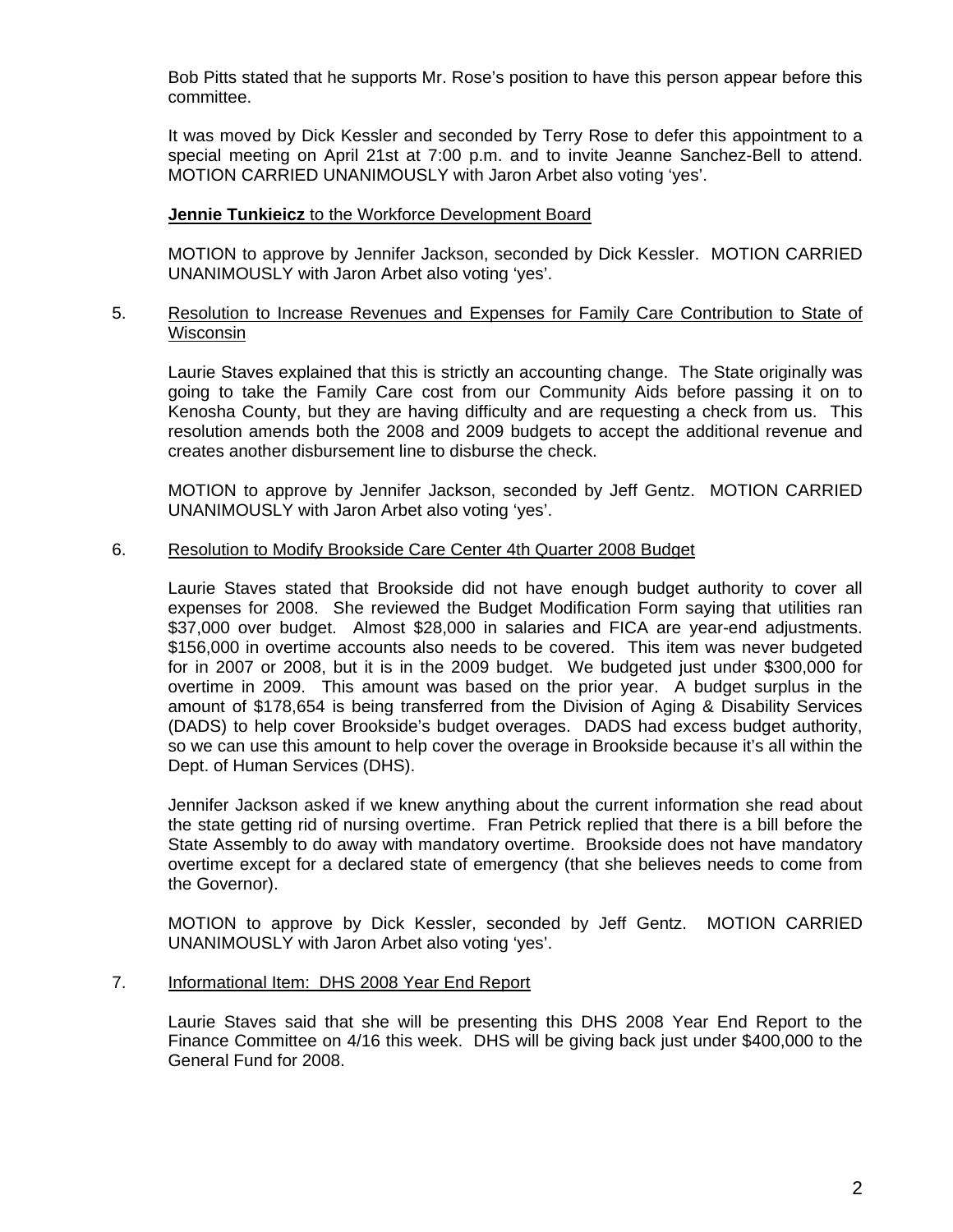# 8. Informational Item: Brookside Care Center Purchase Change of 2009 Budgeted Capital **Outlay**

 Laurie Staves stated that we are requesting to deviate from our planned Capital Outlay to purchase a table top 6-burner range for \$1,500 in 2009. We recently learned of a change in the Federal Food Code that requires specific dietary garbage containers and will instead use this budget amount to purchase these containers. This is an informational report only.

## 9. Health: Resolution to Modify 2009 Budget to Reflect Funding Awarded by US Department of Housing and Urban Development (HUD) for the Kenosha Communities Partnership Program

 Anna McCreery distributed a Program Abstract explaining that this is a new grant program. It's similar to the current Lead Demonstration Grant but it will expand to other health hazards in the homes. We wrote the grant fairly open because we were not sure what we will find in the homes. The goal is to protect at least 1,000 children and adults living in distressed housing units through housing-related health hazard control measures such as: Unintentional injury, including slips, falls, burns and electric shock, Asthma and Allergy triggers, Poisoning Preventions, regarding lead dust and chemical access, Emergency Aid, including smoke and CO detectors, unit ID numbers, emergency routines, and Radon Exposure. We will utilize and coordinate resources of multiple city and county government agencies, private owners of housing units, private contractors, non-profit agencies, etc. We will hire 2 more un-rep staff members. We receive referrals from physicians, WIC, Head Start, city government, PSN, just to name a few. This is a completely voluntary program.

 Laurie Staves added that un-rep means they are grant funded. This is a 3-year grant in the amount of \$875,000.

 Jennifer Jackson asked that this committee be kept updated on this program and how it's going. She requested that Ms. McCreery return in 6 months with a report.

 MOTION to approve by Jennifer Jackson, seconded by Terry Rose. MOTION CARRIED UNANIMOUSLY with Jaron Arbet also voting 'yes'.

# 10. Brookside Update

 Fran Petrick indicated that when she was appointed in December, Jeff Gentz requested that she return with an update. She was pleased to announce that on April 1st, Barbara Beardsley started at Brookside as the new Director of Nursing. Ms. Beardsley is a Kenosha County resident and knows many people at Brookside already. She worked at Ridgewood in Racine and another nursing home in Kenosha. Ms. Petrick has a lot of faith in Ms. Beardsley.

 Barbara Beardsley said she was very happy to meet everyone, and that Brookside Care Center is a very nice facility. The Human Services Committee members all welcomed her. Ms. Beardsley stated that they are nearly fully staffed, only needing 2 positions to be filled.

 Ms. Petrick reported that as of today, all 154 beds at Brookside are occupied. She further announced that it only took her about 3 weeks to realize that Brookside Care Center is the "Jewel of Kenosha" and the nursing home of choice for Kenosha County residents. This committee and Kenosha County have been good stewards in maintaining this facility.